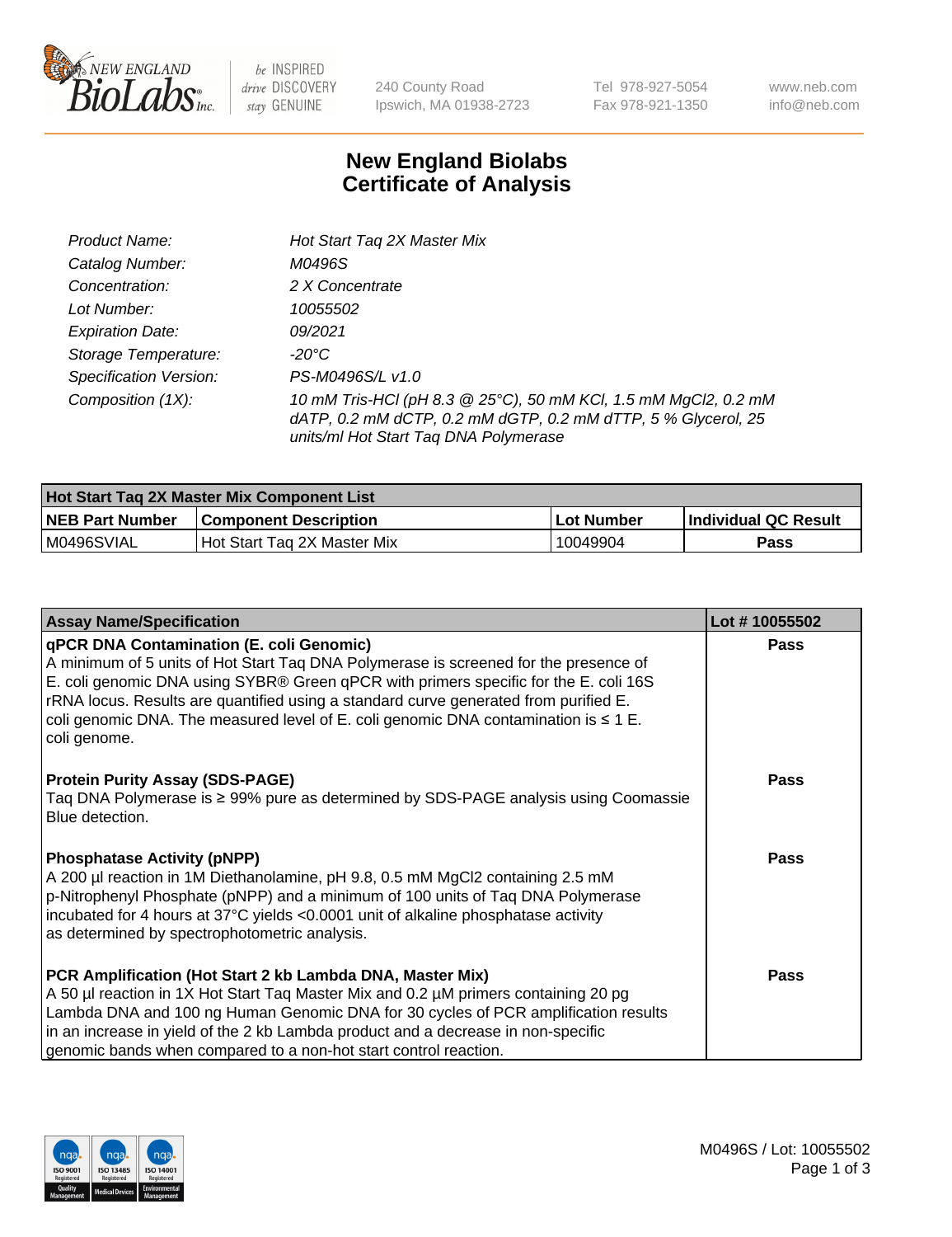

be INSPIRED drive DISCOVERY stay GENUINE

240 County Road Ipswich, MA 01938-2723 Tel 978-927-5054 Fax 978-921-1350 www.neb.com info@neb.com

| <b>Assay Name/Specification</b>                                                                                                                                                                                                                                                                                                                                                                               | Lot #10055502 |
|---------------------------------------------------------------------------------------------------------------------------------------------------------------------------------------------------------------------------------------------------------------------------------------------------------------------------------------------------------------------------------------------------------------|---------------|
| PCR Amplification (5 kb Lambda, Master Mix)<br>A 25 µl reaction in 1X Hot Start Taq Master Mix and 0.2 µM primers containing 5 ng<br>Lambda DNA for 25 cycles of PCR amplification results in the expected 5 kb product.                                                                                                                                                                                      | <b>Pass</b>   |
| Non-Specific DNase Activity (16 hour, Buffer)<br>A 50 µl reaction in 1X Hot Start Taq Master Mix containing 1 µg of T3 DNA in<br>addition to a reaction containing Lambda-HindIII DNA incubated for 16 hours at 37°C<br>results in a DNA pattern free of detectable nuclease degradation as determined by<br>agarose gel electrophoresis.                                                                     | <b>Pass</b>   |
| Inhibition of Primer Extension (Hot Start, Radioactivity Incorporation)<br>A 50 µl primer extension assay in ThermoPol® Reaction Buffer in the presence of 200<br>µM dNTPs including [3H]-dTTP, containing 15 nM primed single-stranded M13mp18 with<br>2.5 units of Hot Start Taq DNA Polymerase incubated for 16 hours at 25°C yields >95%<br>inhibition when compared to a non-hot start control reaction. | Pass          |
| <b>Endonuclease Activity (Nicking)</b><br>A 50 µl reaction in ThermoPol® Reaction Buffer containing 1 µg of supercoiled<br>PhiX174 DNA and a minimum of 20 units of Taq DNA Polymerase incubated for 4 hours at<br>37°C and 75°C results in <10% conversion to the nicked form as determined by agarose<br>gel electrophoresis.                                                                               | <b>Pass</b>   |
| <b>RNase Activity (Extended Digestion)</b><br>A 10 µl reaction in NEBuffer 4 containing 40 ng of a 300 base single-stranded RNA<br>and a minimum of 1 µl of Hot Start Taq 2X Master Mix is incubated at 37°C. After<br>incubation for 4 hours, >90% of the substrate RNA remains intact as determined by<br>gel electrophoresis using fluorescent detection.                                                  | <b>Pass</b>   |
| <b>Single Stranded DNase Activity (FAM-Labeled Oligo)</b><br>A 50 µl reaction in ThermoPol® Reaction Buffer containing a 10 nM solution of a<br>fluorescent internal labeled oligonucleotide and a minimum of 25 units of Taq DNA<br>Polymerase incubated for 30 minutes at 37°C and 75°C yields <10% degradation as<br>determined by capillary electrophoresis.                                              | Pass          |

This product has been tested and shown to be in compliance with all specifications.